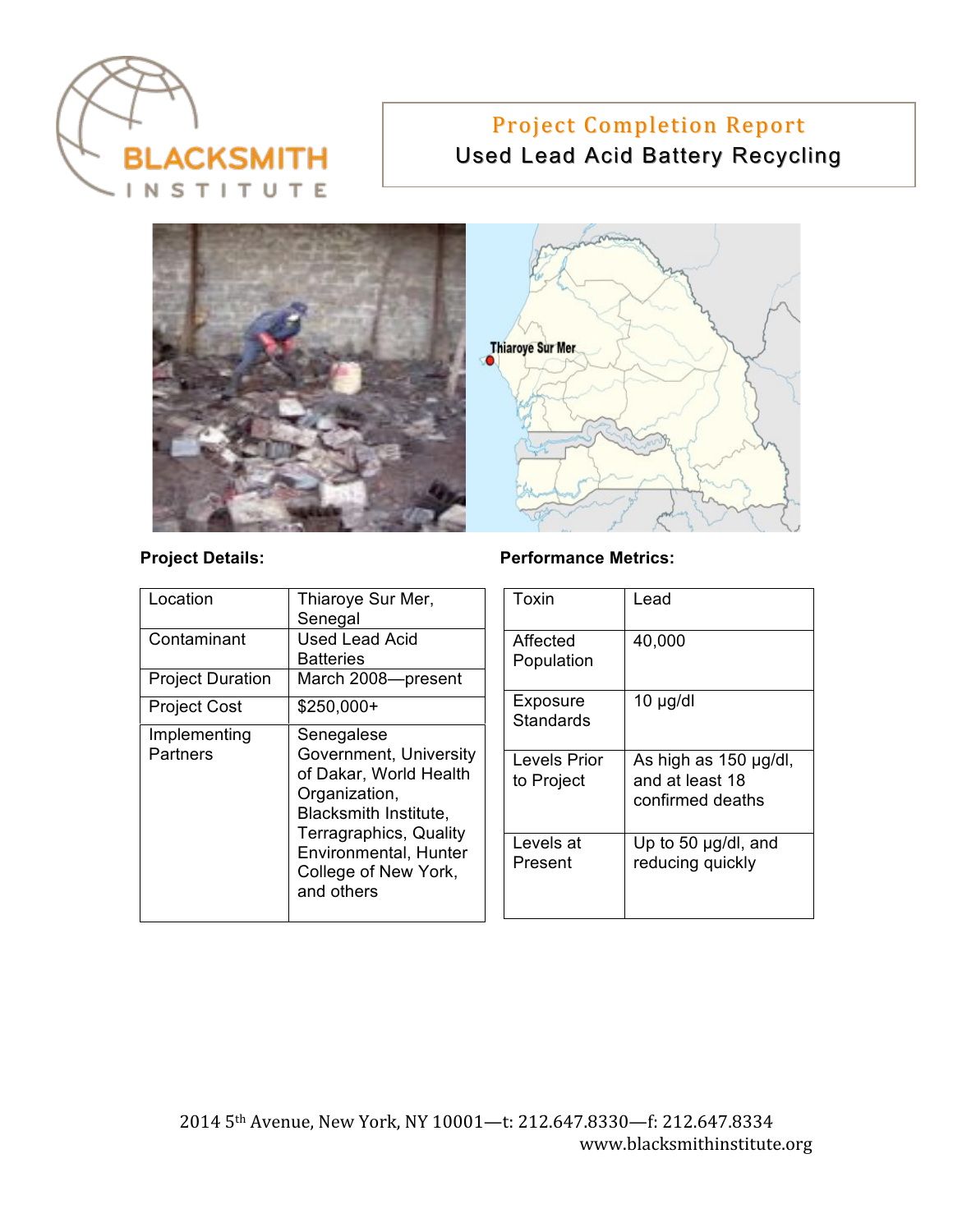#### o **Background and Scope:**

In March 2008, Blacksmith Institute was contacted about the death of 18 children under age five in the neighborhood of Thiaroye-Sur-Mer in Dakar. These children all died from acute lead poisoning due to constant exposure to lead dust in the air, soil and water. The source of lead exposure was quickly determined to be the informal recycling and disposal of used lead acid batteries from cars (ULAB). This practice was a popular way to supplement domestic income, and was typically undertaken by the women in Thiaroye-Sur-Mer. Because this activity was taking place in an informal, domestic setting, the practice was totally unregulated, often in open-air settings, exposing some 40,000 people to lead dust. Upon learning of the death of the 18 children in Thiaroye-Sur-Mer, the Senegalese government worked to shut down these illegal lead batterysmelting operations. Blacksmith tested 41 children's blood lead levels upon their arrival—100% of the children tested presented levels over 10  $\mu$ g/dl, the highest being over 150 ug/dl. The World Health Organization states that any child testing over 70 ug/dl is cause for the declaration of a medical emergency.



# o **Solution Implemented:**

This project has engaged Blacksmith Institute, the Senegalese government, the University of Dakar's Toxicology department, as well as the Senegalese Ministry of Health. The latter two partners have developed an educational program in conjunction with local religious and village authorities to convey the dangers and potential persistence of exposure to lead dust. On a medical level, the World Health Organization has already committed to treating those who have already been exposed, and the local government has initiated remediation efforts to treat the soil and immediate outlying environment with funding from Blacksmith Institute and others. Policy changes are also in effect, targeted toward eliminating the market for informal ULAB recycling by better regulating collection, transportation, storage, and recycling practices. The Senegalese Department of Women's Affairs is also working toward developing alternate sources of income, helping to reduce the economic incentive to turn toward informal ULAB recycling in the first place.

# o **Project Performance:**

Following the joint intervention by Blacksmith Institute and its local partners, the contaminated area has now been cleaned up. Soil levels are now below 400 ppm (versus levels in excess of 400,000 ppm in some places. While children between ages of 1 and 5 years old were presenting blood lead levels in excess of 150  $\mu$ g/dl in early 2008, the average blood lead level in that age group is now down to  $53.457 \mu g/dl$ .

2014 5<sup>th</sup> Avenue, New York, NY 10001-t: 212.647.8330-f: 212.647.8334 www.blacksmithinstitute.org